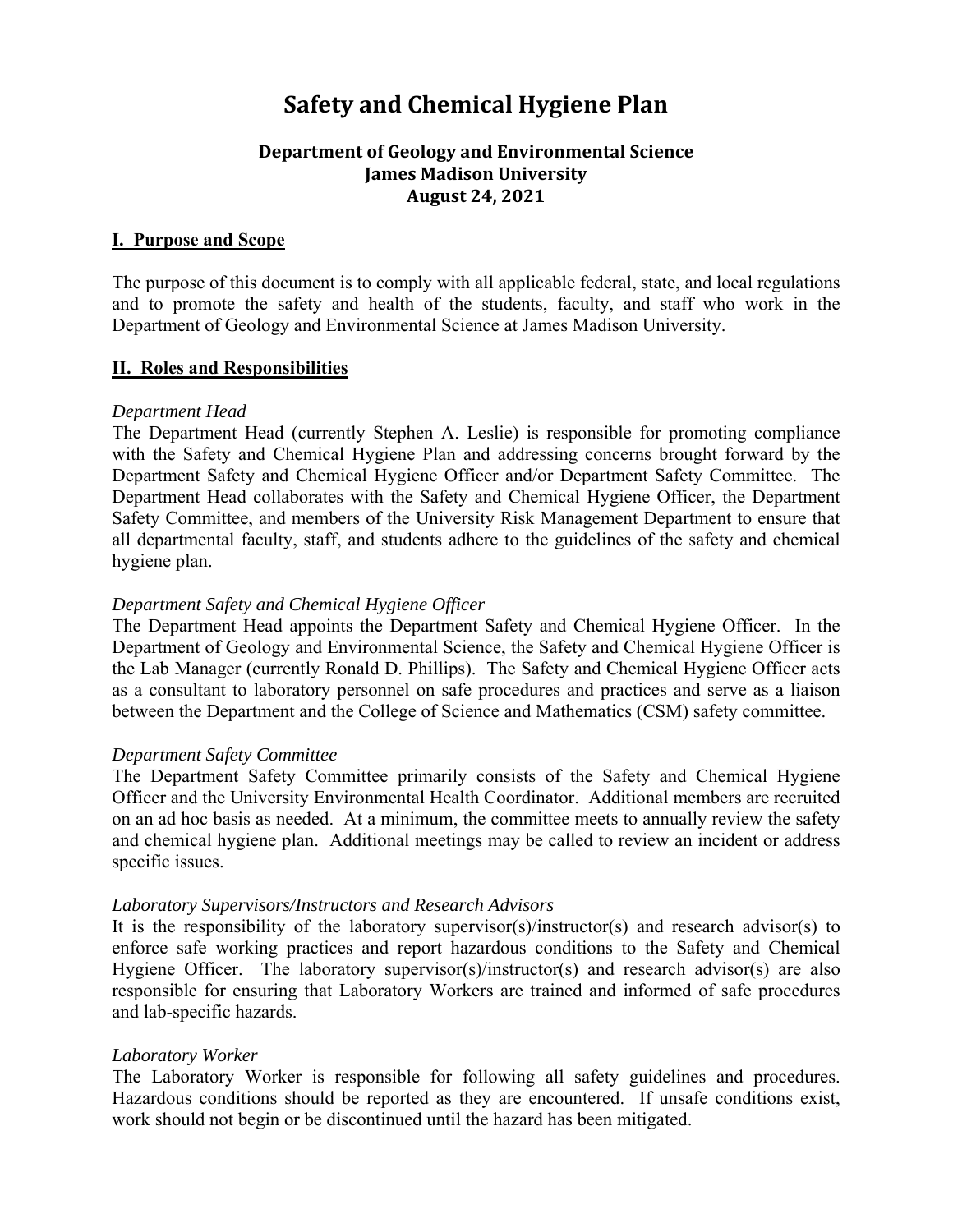#### **III. Definitions**

*Compressed gas* is a material which is a gas at normal room temperature and pressure but is packaged as a pressurized gas, pressurized liquid, or refrigerated liquid.

*Department Head* is the individual who oversees the entire operations of the Department, including faculty, staff, and students. This may be filled as a permanent, full-time, part-time or acting position.

*Department Safety and Chemical Hygiene Officer* is an individual who is experienced, with or without formal training, in laboratory safety practices and issues.

*Domestic life* includes, but is not limited to, livestock, pets, landscaping plants, and crops owned and tended to by the landowner.

*Emergency* is any occurrence such as, but not limited to, equipment failure, rupture of containers, or failure of control equipment resulting in a health-threatening situation or an uncontrolled release of a hazardous chemical into the workplace.

*Explosion* is a sudden, almost instantaneous release of pressure, gas, and heat when a substance is subjected to sudden shock, pressure, or high temperature.

*Field researcher* is an individual who is out-of-doors to obtain data, samples or information. The individual may or may not be accompanied by a supervisor or field trip leader.

*Field trip* is an activity that takes place outside of the confines of a building. The experience may be limited to vehicular travel or include outdoor activities on foot for any length of time.

*Field trip leader* is the supervisor or individual who is most knowledgeable about the location and environment the where the fieldwork will be conducted.

*Fume hood/Laboratory-type hood* is a device located in a laboratory, enclosed on five sides with a movable sash or fixed partial enclosed on the remaining side. It is constructed and maintained to draw air from the laboratory and to prevent or minimize the escape of air contaminants into the laboratory. It allows chemical manipulations to be conducted in the enclosure without insertion of any portion of the employee's body other than hands and arms.

*Hazardous chemical/Hazardous substance* is a substance for which there is statistically significant evidence based on at least one study conducted in accordance with established scientific principles that acute or chronic health effects may occur in exposed employees.

The term *health hazard* includes chemicals which are carcinogens, toxic or highly toxic agents, reproductive toxins, irritants, corrosives, sensitizers, hepatotoxins, nephrotoxins, neurotoxins, agents which act on the hematopoietic systems, and agents which damage the lungs, skin, eyes, or mucous membranes.

*Lab Manager* is the individual who oversees the lab readiness and operation of the lab equipment and supplies. The individual may or may not be trained in the entire operations of the lab.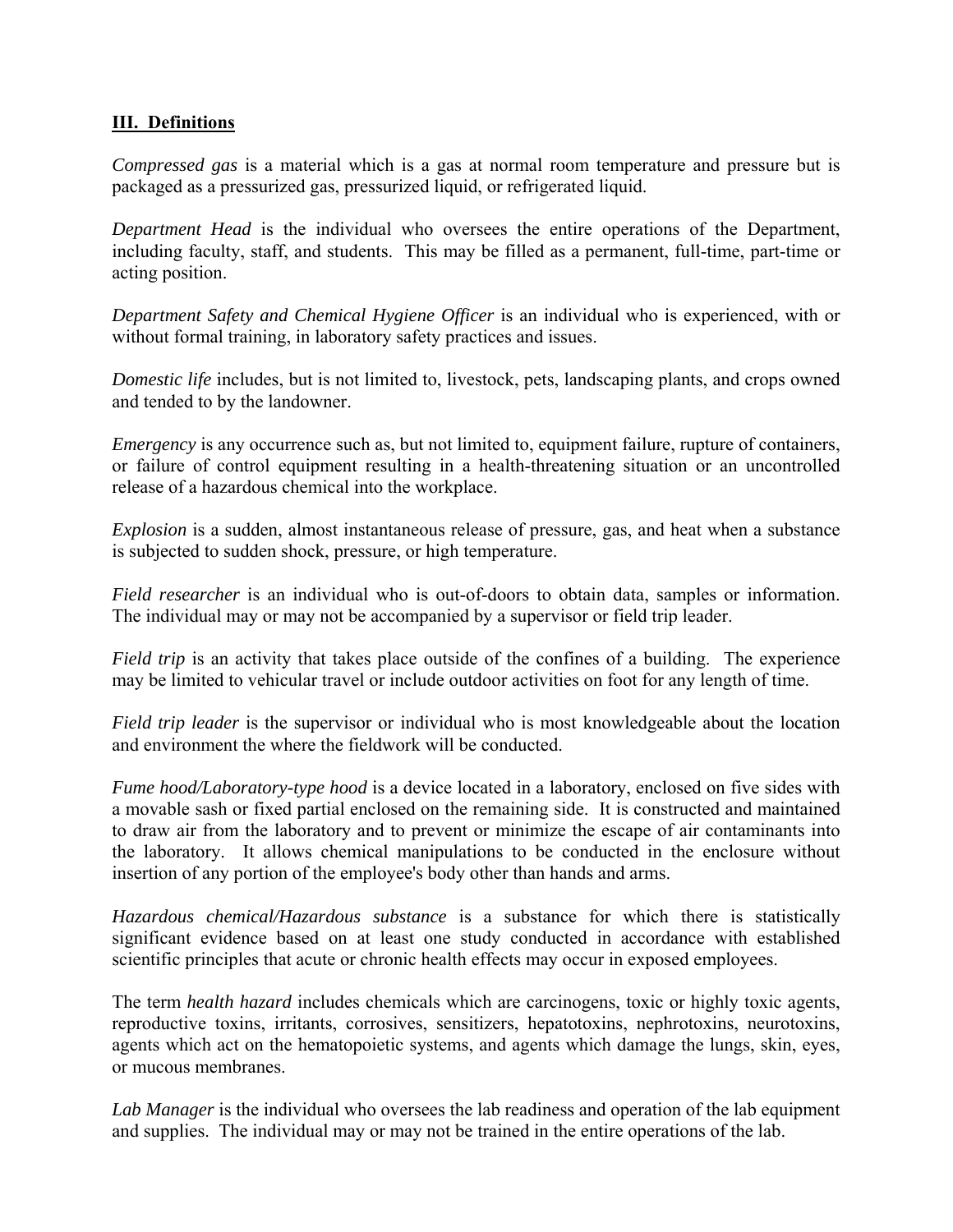*Laboratory Worker* is an individual in a laboratory who may be exposed to hazardous chemicals in the course of the assignment(s) or project(s).

*Laboratory* is a facility where the "laboratory use of hazardous chemicals and substances" occurs. It is a workplace where relatively small quantities of hazardous chemicals are used on a non-production basis.

*Landowners* include any individual(s) who own, rent or lease the land that will be studied or crossed during fieldwork.

*Medical consultation* takes place between an employee and a licensed physician for the purpose of determining what medical examinations or procedures, if any, are appropriate in cases where a significant exposure to a hazardous chemical may have occurred.

*Normal working hours* are 8:00 am - 5:00 pm, Monday through Friday excluding holidays.

*Personal property* includes all non-living items on the property of the landowner. These may include, but are not limited to, buildings, vehicles, equipment, fences, wells and bridges.

*Physical hazard* is a chemical for which there is scientifically valid evidence that it is a combustible liquid, a compressed gas, explosive, flammable, an organic peroxide, an oxidizer pyrophoric, unstable (reactive) or water-reactive. In a general safety sense, it is a hazard of physical origin (i.e. which may result in a fall, burn, laceration, contusion, etc.) and not necessarily a chemical or infectious disease hazard.

*Protective laboratory practices and equipment* are those laboratory procedures, practices, and equipment identified and accepted by laboratory health and safety experts as effective in minimizing the potential for employee exposure to hazardous chemicals.

*Wildlife* includes all non-domestic animals or plants on lands owned by an individual or federal or state government.

# **IV. Classroom and Lab Safety Review**

Department labs may fall in one of three categories: lab safety precautions needed at all times; lab safety precautions not needed (i.e., no OSHA/VOSH hazards ever evident in the lab); and mixed-use labs. Signage indicating specific hazards will be posted on affected labs and will be reviewed annually.

- Engineering/Geosciences Rooms 3012, 3014 and 3021 are rooms in which potential hazards are always present, based on the items stored and the activities normally conducted. Appropriate eye protection and footwear are required for persons working in those spaces. 3012 also has an X-ray generating machine on the premises.
- Engineering/Geosciences Rooms 3009, 3107, 0201, and 0202 are predominantly used as classrooms or for labs in which hazards are not present, but do have some lab activities where relatively mild hazards are present. The main hazard during lab activities is the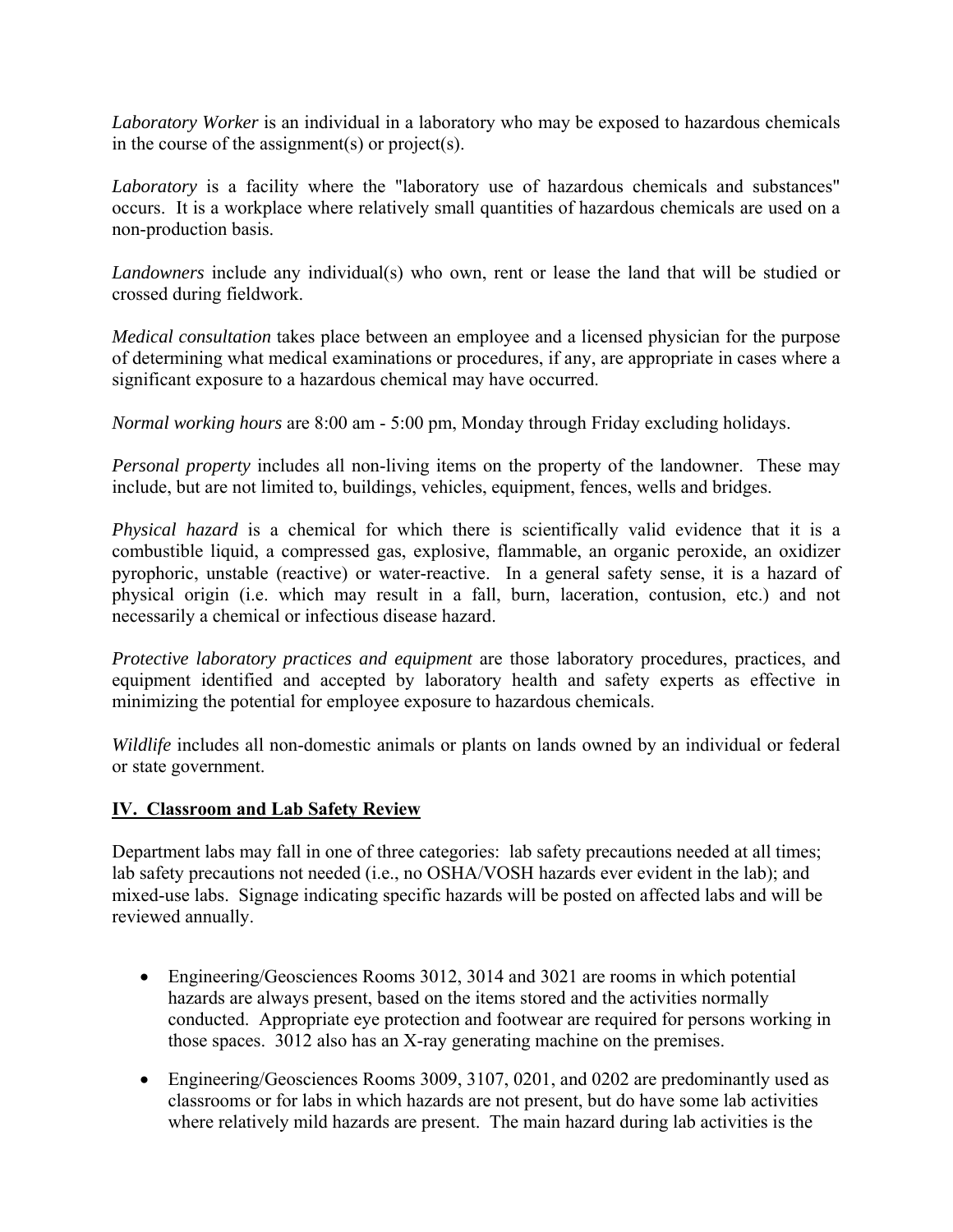use of 10% HCl solution from dropper bottles to determine the presence of calcium carbonate in rocks and minerals. These rooms have designated acid dropping stations, safety glasses, and eyewash stations with appropriate signage. While this hazard may be present during certain laboratory exercises, it can be completely removed so as to result in no potential hazard exposure during other classroom activities.

- Engineering/Geosciences Rooms 3010, 3011, 3023, and 3028 are laboratory areas that occasionally have hazards present, including the presence of acids and solvents. They are considered mixed-use areas and require the use of protective eyewear when hazards are present. At other times, the hazard can be completely removed so as to result in no potential hazard exposure. 3011 and 3028 also have X-ray generating machines on the premises.
- Engineering/Geosciences Room 0101 and the Geology Annex Rock Prep Lab have rock cutting, grinding, and polishing equipment that could present some mechanical hazard to users. Protective eyewear is required while this equipment is being used.

# **V. General Lab Practices**

- 1. Lab workers should never work alone in a laboratory situation that may be hazardous. Always ensure that another person is aware of your presence in the lab and the type of work being done.
- 2. Running, horseplay, practical jokes, and irresponsible behavior are forbidden in the lab.
- 3. Safety glasses or goggles must be worn when working with chemicals or when there is the potential for foreign substances to enter the eye (scoring and breaking glass or crushing rocks, for example).
- 4. A lab coat or apron should be worn when there is the potential for hazardous materials to splash or spill.
- 5. Appropriate hand protection should be worn. Gloves should be selected to protect against the hazards that are present. If you are handling chemicals, gloves should be made of material which is resistant to that particular chemical. If sharp objects are being handled, then cut resistant gloves should be worn.
- 6. Sandals, flip-flops, or open-toed shoes should not be worn in the lab.
- 7. Children should not be in the lab unless supervised by a person with lab safety training.
- 8. Smoking is prohibited in labs, as is working in the lab while under the influence of drugs and/or alcohol.
- 9. Lab workers should refrain from eating and drinking in the lab.
- 10. No food or beverage storage containers are allowed in the lab. Samples and solutions must be stored in appropriate lab containers with labels.
- 11. Food items must not be stored in refrigerators or freezers where chemicals are stored. Chemical storage refrigerators and freezers must be labeled "Not for food storage."
- 12. Never purposefully smell or taste chemicals.
- 13. Never pipet by mouth. Always use a pipet bulb or similar approved suction device.
- 14. Open-handling of solvents and volatile chemicals must take place in a fume hood.
- 15. Any transport chemicals must be in approved carriers and not outside of the Department, unless for field use with a readily available SDS (formerly MSDS).
- 16. To the greatest extent possible, minimize the amount of chemicals stored in laboratories.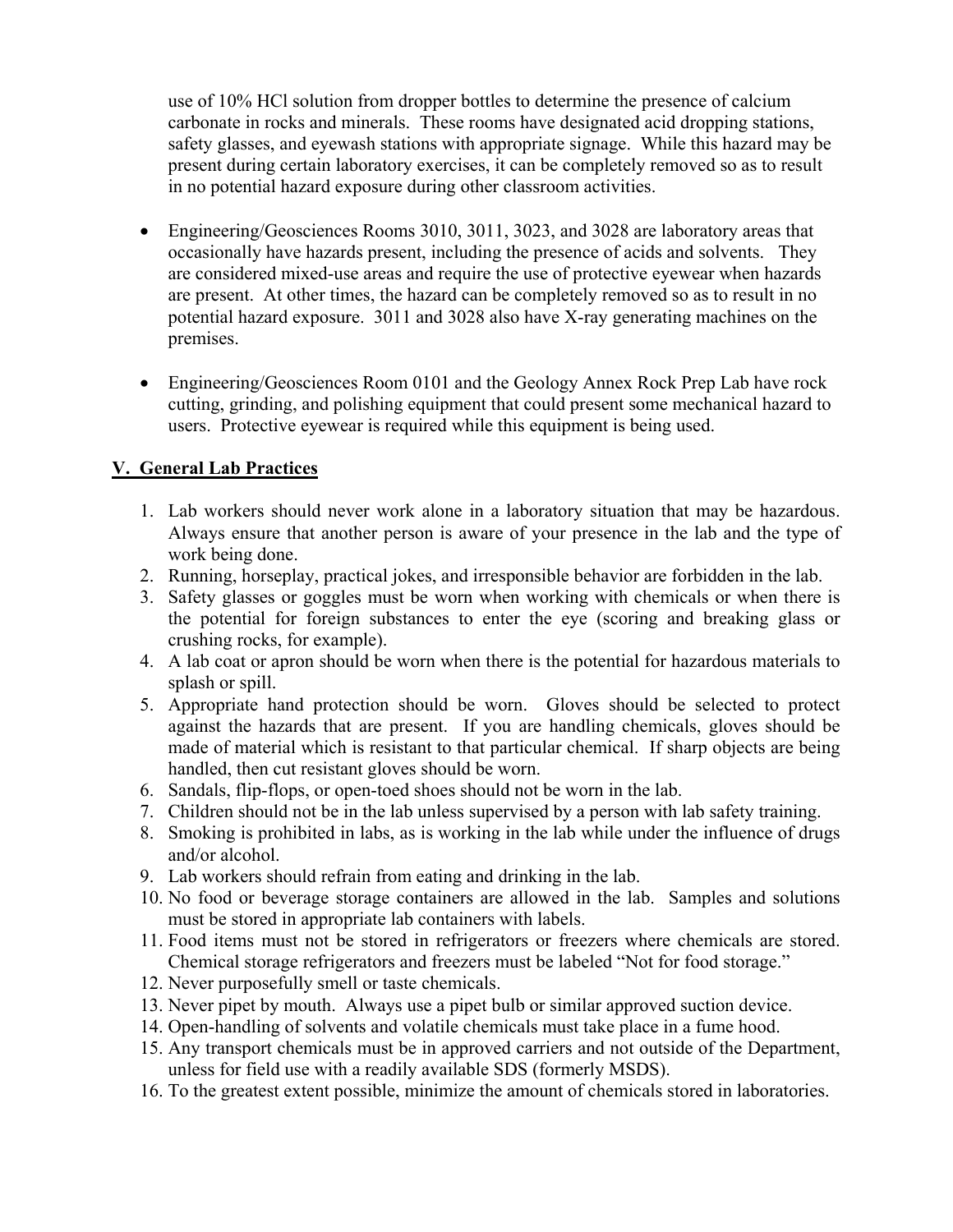- 17. Ensure that chemicals are properly labeled and stored (i.e. incompatible materials must not be stored together).
- 18. Properly dispose of all chemicals.
- 19. Thoroughly wash your hands before leaving the lab.
- 20. Contact the Lab Manager or your Laboratory Instructor for specific guidance.

# **VI. Chemical-Specific Safety**

*Chemical Inventory:* An inventory of chemicals used in the Department is available from the Lab Manager. The inventory is kept electronically in the JMU Vertere Inventory Manager and is continually updated as new chemicals are received and others are consumed or disposed of. For tracking purposes, barcode tags from empty containers should be affixed in designated areas or returned to the Lab Manager. Annually a physical inventory will be conducted to verify that the electronic inventory is accurate and complete.

*Metals:* Many metals are cumulative poisons and very toxic to humans. Ensure that you handle them very carefully and only while wearing appropriate gloves. In addition, some metals like Sodium and Magnesium are flammable solids. Protect those types of materials from contact with water and moist air. Store metals away from strong oxidizers.

*Acids:* Strong mineral acids like hydrochloric and sulfuric can cause serious burns if skin contact occurs. Always wear acid resistant gloves. If a concentrated acid must be diluted with water, always add the acid to the water—never add water to the acid. Neither mineral acids nor organic acids, like benzoic acid, may be stored beside other organic materials or near bases.

*Acid Drums:* Bulk acids in drums shall be stored in the drum cabinet in 7135C. When acid is transferred from the drums, personal protective equipment (goggles, gloves, apron, and footwear) shall be worn. Acids shall be transferred via siphon pump into a labeled refillable container. The refillable container shall be placed in secondary containment during the transfer process.

*Bases:* Bases such as sodium and potassium hydroxide can also cause severe burns if skin contact occurs. Always wear gloves that protect against the particular base that you are handling. When solid hydroxide bases are dissolved in water, considerable heat is generated. Be aware for the potential for thermal burn and ensure that the dissolution is performed in a suitable container.

*Oxidizers:* Oxidizers must be segregated from metals as well as any other material that is indicated as being incompatible with oxidizers.

*Compressed gases:* Compressed gas cylinders must be stored and transported with the safety cap on. When transporting a compressed gas cylinder, use an approved hand-truck and when it is in use ensure that it is secured to a wall or bench top so that it cannot fall over.

# **VII. Equipment-Specific Safety**

*Sample Preparation Equipment:* Do not use rock saws, crushers, splitters, grinders, or material separation equipment without first receiving proper training from the Lab Manager, Lab Instructor, or Research Advisor. Appropriate personal protective equipment must be worn when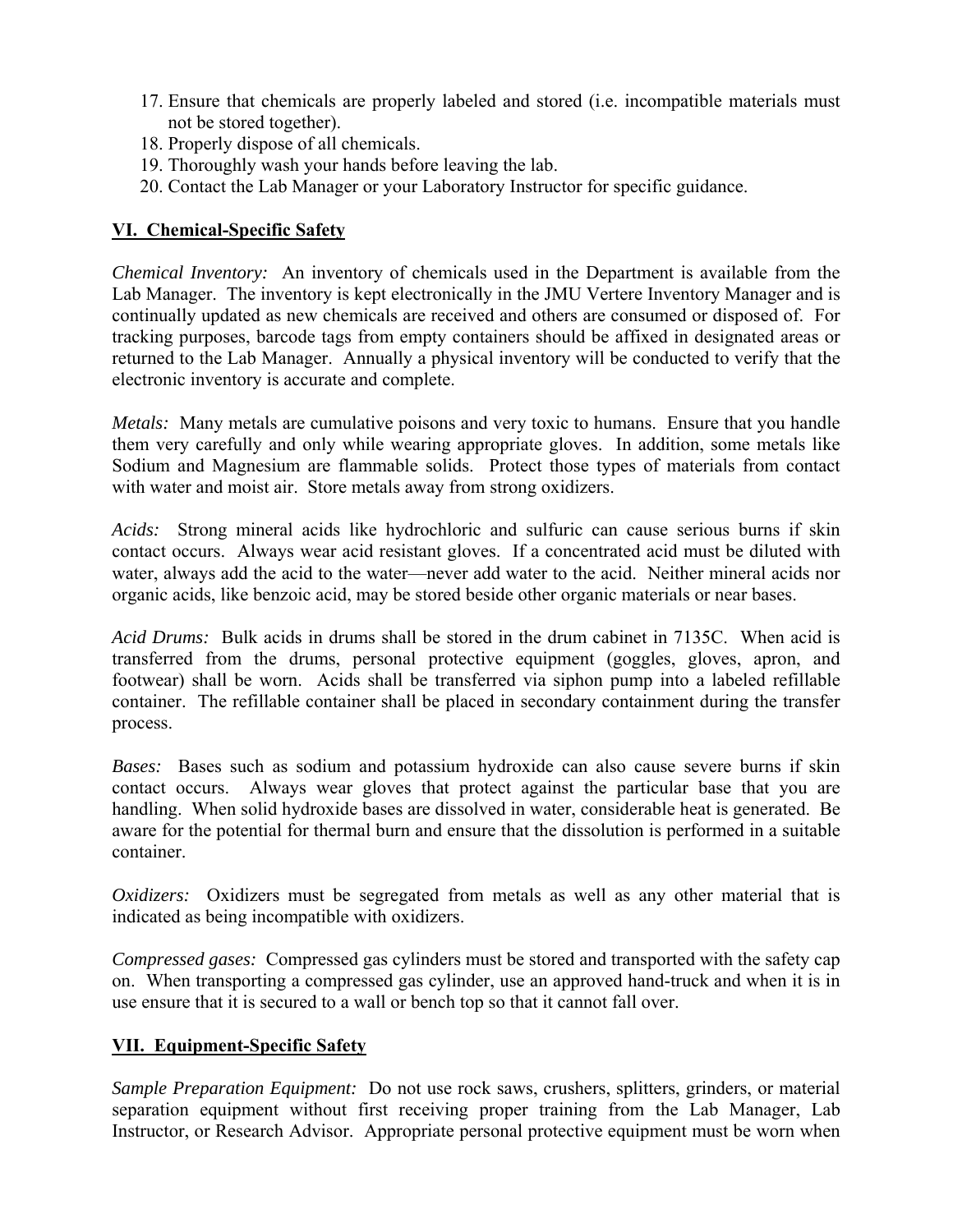operating this equipment. Training will be documented (Appendix II or other documentation), and operators may work independently upon demonstrating competency to the trainer. The Department is piloting a paperless system whereby student training is documented on a Canvas module.

# **VIII. Emergency Procedures**

*Reporting Incidents:* All laboratory incidents should be documented using Appendix I "James Madison University Laboratory Incident Report."

*Fires:* Small fires may be extinguished by smothering or with the use of a fire extinguisher. Do not attempt to extinguish a fire unless you have a clear means of egress, have been properly trained, and feel comfortable doing so. Otherwise evacuate the area and call x6911.

*Spills:* Small spills may be absorbed with paper towels, vermiculite, or other approved spill absorbing material. For large chemicals spills, evacuate the area and call x6911.

*Injuries/Illnesses:* Promptly report all injuries and illnesses to your instructor. For minor cuts or burns, run the affected area under cool water for  $\sim$ 15 minutes. If the injury is more severe, call x6911 and remain with the person until help arrives.

*Chemical Exposure:* If a chemical splashes into your eyes, flush your eyes at an eyewash station for ~15 minutes. If you experience skin contact, flush the affected area at the sink, using cool water, for ~15 minutes. If you experience light-headedness, coughing, or other symptoms of inhalation exposure, remove yourself to fresh air as quickly as possible. For any form of chemical exposure, report the issue to your instructor, and if symptoms persist or worsen, seek medical attention.

*Evacuation/Emergency Response Procedures:* In the event of an evacuation, all personnel must evacuate to a safe location until the 'all clear' signal has been given. Shut off all equipment and machinery. Leave the building via the closet, safest exit. Egress points from classrooms, labs, and the building must be kept clear of obstructions.

# **IX. Maintenance of Safety Equipment**

*Safety Showers/Eyewash stations:* Safety showers and eyewash stations will be inspected on a monthly basis and an inspection log will be maintained. If the equipment has been damaged, the flow appears inadequate, or very unsymmetrical for the eyewash, submit a work order and ensure repairs are completely promptly.

*Chemical Fume Hoods:* Chemical fume hoods will have an annual face velocity evaluation to ensure that the average face velocity is 80-120fpm. If the face velocity falls outside of the acceptance criteria, submit a work order for prompt repairs.

*Periodic Inspections:* At least annually a safety inspection of the Department will be performed to ensure on-going safety compliance. All observations will be addressed and action items tracked to completion.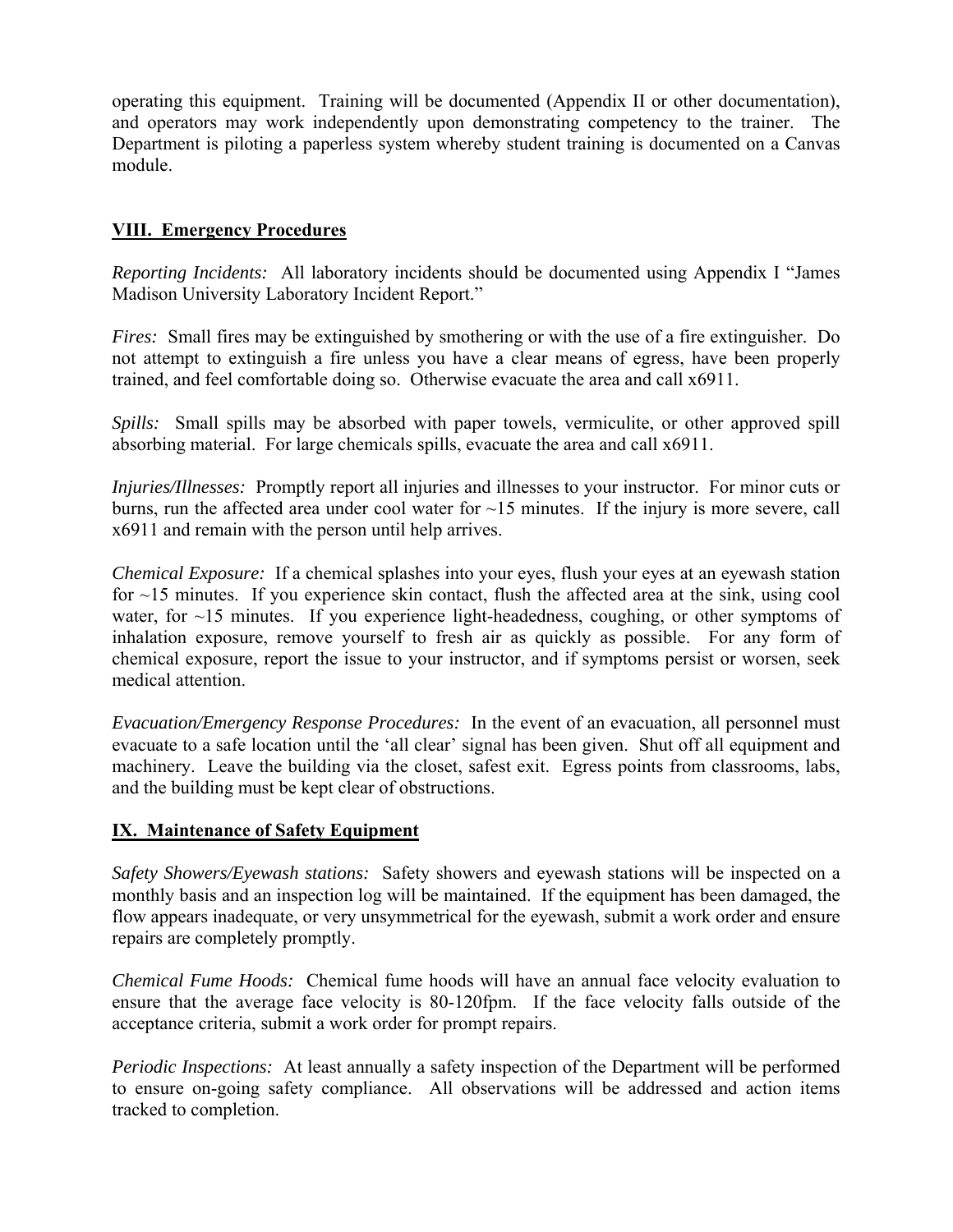*Gloves/Face Shields/Aprons/Other forms of Personal Protective Equipment:* Personal protective equipment will be maintained in adequate supply in areas with apparent chemical or physical hazards.

# **X. Field Safety—General Guidelines**

Every field environment possesses different hazards and it is important that the field worker be knowledgeable and prepared for those hazards. The list below, while not comprehensive, is intended to serve as a guide to facilitate effective pre-planning. To communicate potential hazards to students and to assist with field trip pre-planning, faculty, at their discretion, may use the Field Trip Information Form (Appendix III). In lieu of Appendix III, the Department may use a paperless system whereby student training is documented on a Canvas module. The Department may also use the AttendMe app, where student attendance is electronically documented by scanning a field trip barcode with a cell phone. The AttendMe app can also be used to provide contact and emergency contact information for each student on the trip.

- 1. Landowner permission must be obtained before entering an area (this includes government and park systems.). Evaluate the potential hazards that may exist during a given outing. Certain adverse situations should be anticipated, including domestic life, wildlife, hazardous terrain, political/social hazards, fire, flood, avalanche/landslide, health hazards and injuries. Be prepared to address such situations.
- 2. In some cases, it may be acceptable to obtain permission the day work will take place. While in other cases it may be necessary to apply for special permits well in advance of the field trip. Thoroughly investigate the requirements for each outing far enough in advance that the specific requirements can be addressed. At all times, while in the field, care must be taken to follow all requests and rules with attention to protecting personal property, domestic life, and wildlife.
- 3. Fieldwork can be physically demanding and challenging. If you have specific health issues that could impact your ability to participate in a fieldwork, you must notify your instructor. You must remember to carry sufficient supply of any necessary medication.
- 4. Evaluate weather conditions, and prepare for inclement weather in advance of fieldwork. Obtain accurate forecasts and if weather conditions become unsafe, do not continue to work.
- 5. During fieldwork, be cognizant of your surroundings and of your fellow participants. Immediately alert the trip leader if someone becomes separated from the group or an unsafe situation develops.
- 6. Be aware of hunting seasons and the potential for hunters in the field area. Minimize the risk of hunting accidents during fieldwork by wearing blaze orange clothing.
- 7. All participants are required to abide by all state, federal, and local laws and statutes. All traffic laws must be obeyed. Travel routes, road conditions, fuel availability, lodging, maps, GPS should be accessed and identified before departure.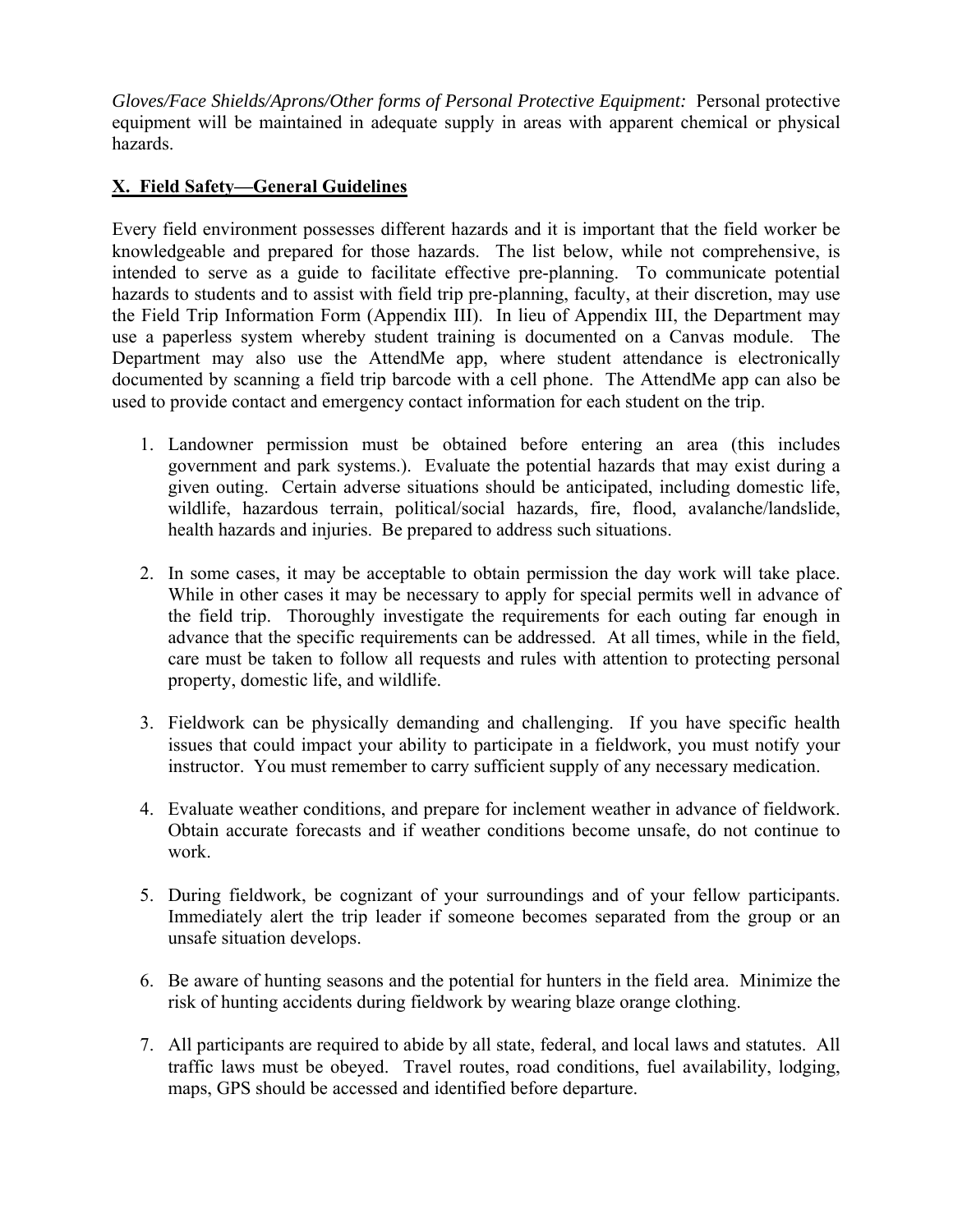- 8. Verify that all necessary emergency equipment is available and functioning properly. This equipment includes but is not limited to, first aid kit, fire extinguisher, communications devices (cell phones, FM radios, CB radios, etc.), roadside signaling and warning devices (flags, cones, flares, etc.). Field trip leaders should be knowledgeable in their use.
- 9. Ensure that you have a sufficient supply of protective equipment, such as hard hats, eye and ear protection, bug repellent, and sunscreen. If the outing includes more than a 5 minute hike from a vehicle, you should also equip yourself with drinking water, personal first aid kit, and a flashlight. Food items should be chosen to withstand temperature extremes without spoilage. Take care that all items are operative, complete, and durable for the length of the trip.
- 10. If individual field research is planned an itinerary should be provided. It should include the nature and location of study, the location of the base camp, estimated return date/time, names of the field workers and their emergency contacts, and an emergency contact number for the field area (local law enforcement number).
- 11. At the conclusion of the fieldwork, all equipment should be checked, cleaned and properly stored. Any non-functioning equipment or vehicles should be repaired or reported for repair.
- 12. All field trip leaders should have working knowledge of emergency equipment such as communications equipment, fire extinguishers, roadway signaling devices, tire changing equipment.

# **XI. Driver Safety—General Guidelines**

All personnel who operate JMU-owned vehicles must abide by University Policy #4303 (Use of State Vehicles). A copy of this policy has been placed in the clipboard of each Department vehicle. To communicate basic requirements and expectations for operating JMU-owned vehicles, faculty, at their discretion, may use the Driver Information Form (Appendix IV). For emergency contact purposes, faculty may also request cell phone numbers of anyone operating department vehicles.

# **XII. Information and Training**

The safety and chemical hygiene plan is located in the office of the Lab Manager. It will be reviewed, updated, and submitted to Risk Management on an annual basis.

Additional information concerning Permissible Exposure Limits (PELs) and action limits can be found in the 29CFR, 1910.1000, tables Z1-Z3 at the following website: www.osha.gov.

# **Documentation of equipment training**

All personnel who work in a Department Laboratory must be trained on all aspects of the laboratory safety portion of this plan prior to performing any lab work. Depending on the nature of the work to be performed and training completed, the Department may require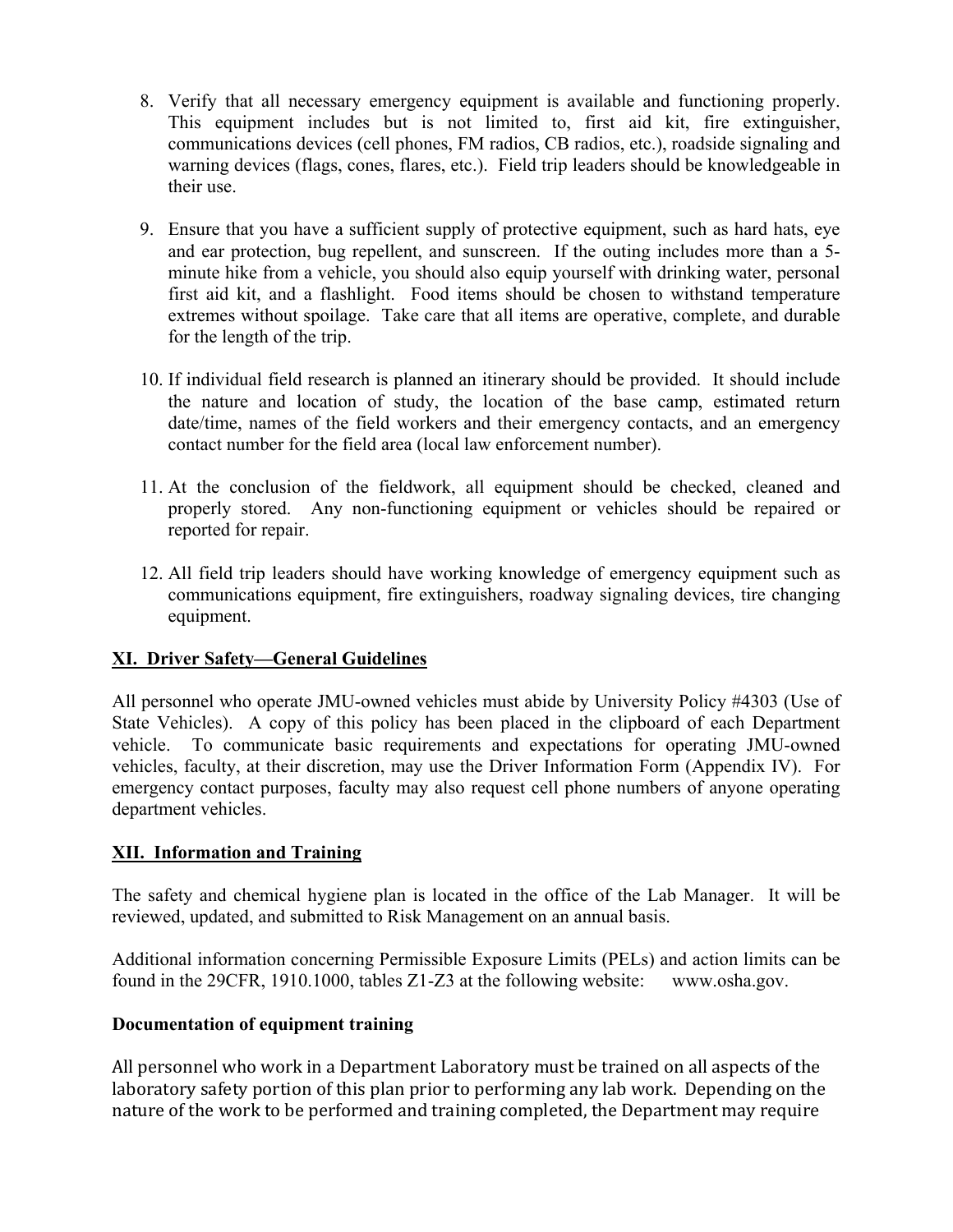that Appendix II "Geology and Environmental Science Equipment Use and Safety & Chemical Hygiene Agreement Form" be completed and signed.

### **Donating or accepting donated chemicals**

Employees and students are prohibited from donating JMU chemicals. University policy 1506 Property Use (University) expressly "prohibits using, borrowing, or removing university property for personal or private purposes" which would also apply to chemicals purchased with university funds.

In addition, employees and students are prohibited from accepting donated chemicals. Doing so is an inherently risky practice that creates safety and compliance issues (i.e. labeling, storage, availability of SDS) and exposes the university to significant liability and disposal costs.

#### **Prudent practices to be followed when using chemicals**

- 1. Assessing surplus chemicals prior to ordering new chemicals.
- 2. Ordering the minimum amount of chemicals necessary.
- 3. Substituting less hazardous chemicals when feasible.
- 4. Assessing whether adequate storage space exists for chemicals and any waste that will be produced prior to purchasing chemicals.

#### **Accessing safety data sheets**

#### https://jmu.kha.com/

SDS Mobile App by KHA can be downloaded to mobile devices from the App Store or Google Play.

Username: jmusds2019

Password: jmusds2019

Once logged in, click on settings, select James Madison University and save.

All personnel who work in a Department Laboratory must be trained on all aspects of the laboratory safety portion of this plan prior to performing any lab work. Depending on the nature of the work to be performed and training completed, the Department may require that Appendix II "Geology and Environmental Science Equipment Use and Safety & Chemical Hygiene Agreement Form" be completed and signed.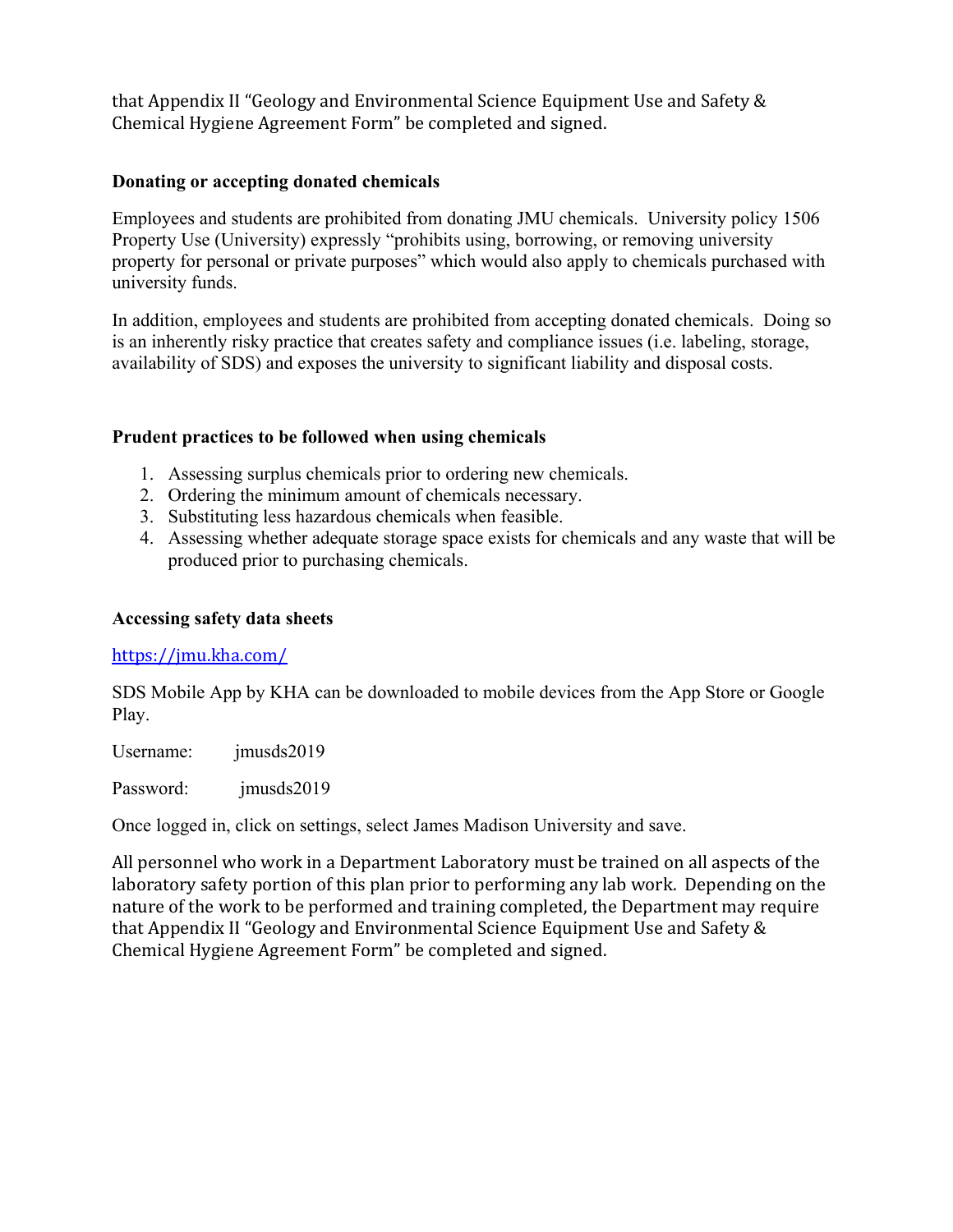# **Appendix I** James Madison University Laboratory Incident Report

| Date:                                                                                                                                                                                                                                                                                 | Time: Location: |                  |  |  |  |  |
|---------------------------------------------------------------------------------------------------------------------------------------------------------------------------------------------------------------------------------------------------------------------------------------|-----------------|------------------|--|--|--|--|
| Date of report:                                                                                                                                                                                                                                                                       |                 |                  |  |  |  |  |
| Incident Type - injury, fire, near miss, etc.<br><u>and the state of the state of the state of the state of the state of the state of the state of the state of the state of the state of the state of the state of the state of the state of the state of the state of the state</u> |                 |                  |  |  |  |  |
| Name of person involved - print:<br><b>Address</b><br>room,<br>apartment:<br>building,                                                                                                                                                                                                |                 | Sign:            |  |  |  |  |
| street                                                                                                                                                                                                                                                                                |                 |                  |  |  |  |  |
| Telephone:                                                                                                                                                                                                                                                                            | Cell:           | E-mail:          |  |  |  |  |
| Name of person reporting - print:<br>Telephone:                                                                                                                                                                                                                                       | Cell:           | Sign:<br>E-mail: |  |  |  |  |
| Name of witnesses - print:<br>Telephone:                                                                                                                                                                                                                                              | Cell:           | Sign:<br>E-mail: |  |  |  |  |
| Name of witnesses - print:<br>Telephone:                                                                                                                                                                                                                                              | Cell:           | Sign:<br>E-mail: |  |  |  |  |
| Incident                                                                                                                                                                                                                                                                              |                 |                  |  |  |  |  |
| Description of Incident:                                                                                                                                                                                                                                                              |                 |                  |  |  |  |  |
|                                                                                                                                                                                                                                                                                       |                 |                  |  |  |  |  |
| <b>Corrective Actions Taken:</b>                                                                                                                                                                                                                                                      |                 |                  |  |  |  |  |
|                                                                                                                                                                                                                                                                                       |                 |                  |  |  |  |  |
|                                                                                                                                                                                                                                                                                       |                 |                  |  |  |  |  |
| <b>Additional Corrective Actions Planned:</b>                                                                                                                                                                                                                                         |                 |                  |  |  |  |  |
|                                                                                                                                                                                                                                                                                       |                 |                  |  |  |  |  |
|                                                                                                                                                                                                                                                                                       |                 |                  |  |  |  |  |

**Forward copies to: office of Risk Management 131 West Grace Street, MSC 6703, Harrisonburg, Virginia, 22807 (540) 568‐7812, FAX: (540) 568‐2878, Mooremg@jmu.edu, http://www.jmu.edu/riskmtmt/**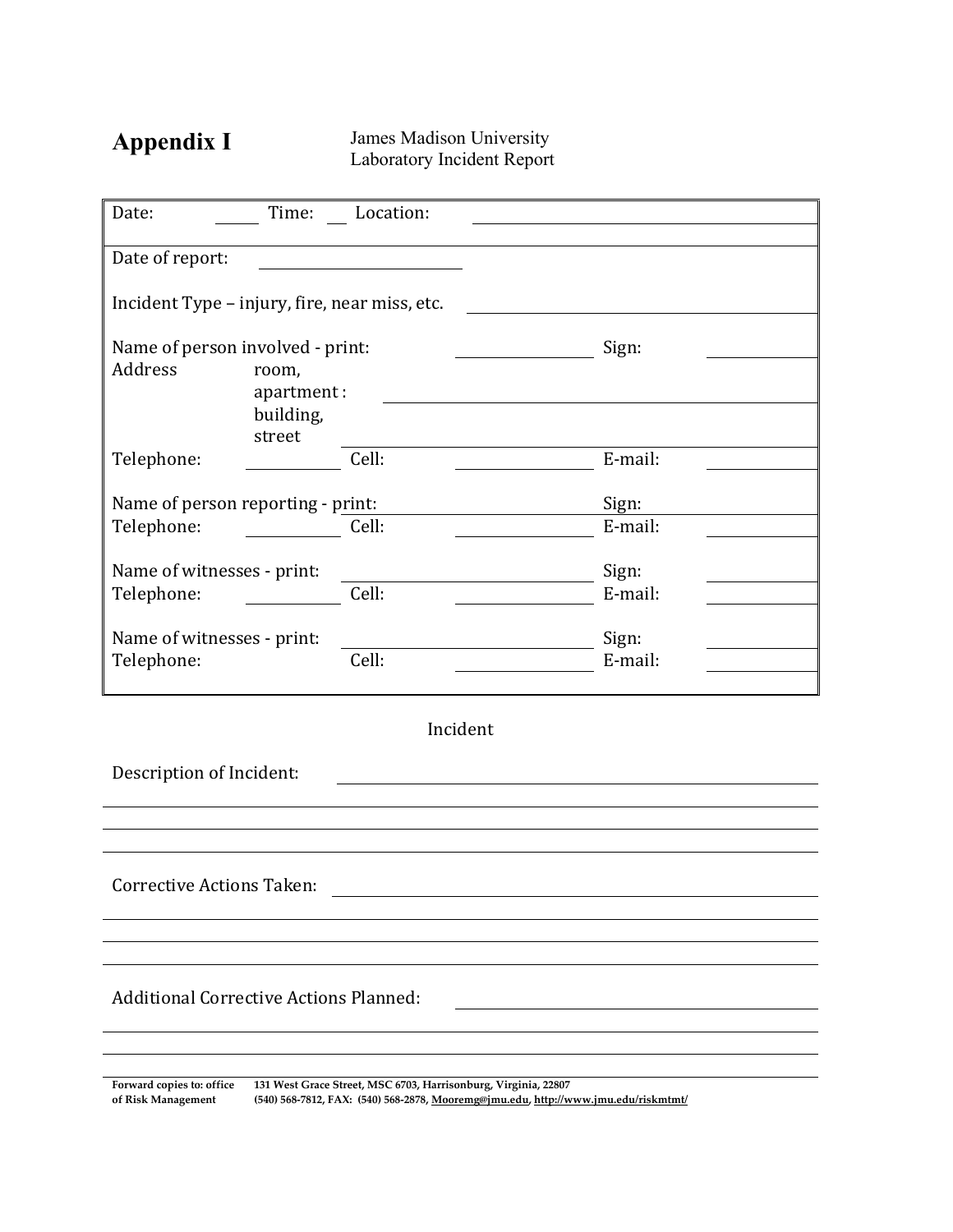# **Department of Geology and Environmental Science**

# **Equipment Training and Use Agreement Form**

I have received training on the items checked below and I understand the aspects of the Safety & Chemical Hygiene Plan that apply to these activities. I agree to follow the safety procedures required by the Department.

|                                                   | (student signature)    |                        |      |
|---------------------------------------------------|------------------------|------------------------|------|
| Equipment/Room                                    | <b>Trainer Initial</b> | <b>Student Initial</b> | Date |
| Crusher<br>$\Box$                                 |                        |                        |      |
| Water/Oil saw<br>$\vert \ \ \vert$                |                        |                        |      |
| Lapidary polishers<br>$\blacksquare$              |                        |                        |      |
| Thin Sections                                     |                        |                        |      |
| Shatterbox<br>$\Box$                              |                        |                        |      |
| Pellet Press<br>$\vert \ \ \vert$                 |                        |                        |      |
| Zetium XRF<br>$\Box$                              |                        |                        |      |
| Fluxer/Muffle furnace<br>$\vert \ \ \vert$        |                        |                        |      |
| IRMS/EA                                           |                        |                        |      |
| AA<br>$\blacksquare$                              |                        |                        |      |
| Dionex<br>- 1                                     |                        |                        |      |
| <b>Bruker XRF</b><br>$\vert \ \ \vert$            |                        |                        |      |
| Particle Analyzer<br>$\vert \ \ \vert$            |                        |                        |      |
| Humboldt loader/direct shear<br>$\vert \ \ \vert$ |                        |                        |      |
| Phenom SEM                                        |                        |                        |      |
| <b>FTIR</b>                                       |                        |                        |      |
| <b>XRD</b><br>$\Box$                              |                        |                        |      |
| Raman                                             |                        |                        |      |
| Geochemistry Lab<br>$\vert \ \ \vert$             |                        |                        |      |
| Soils Lab<br>$\Box$                               |                        |                        |      |
| <b>Materials Separation Lab</b>                   |                        |                        |      |
|                                                   |                        |                        |      |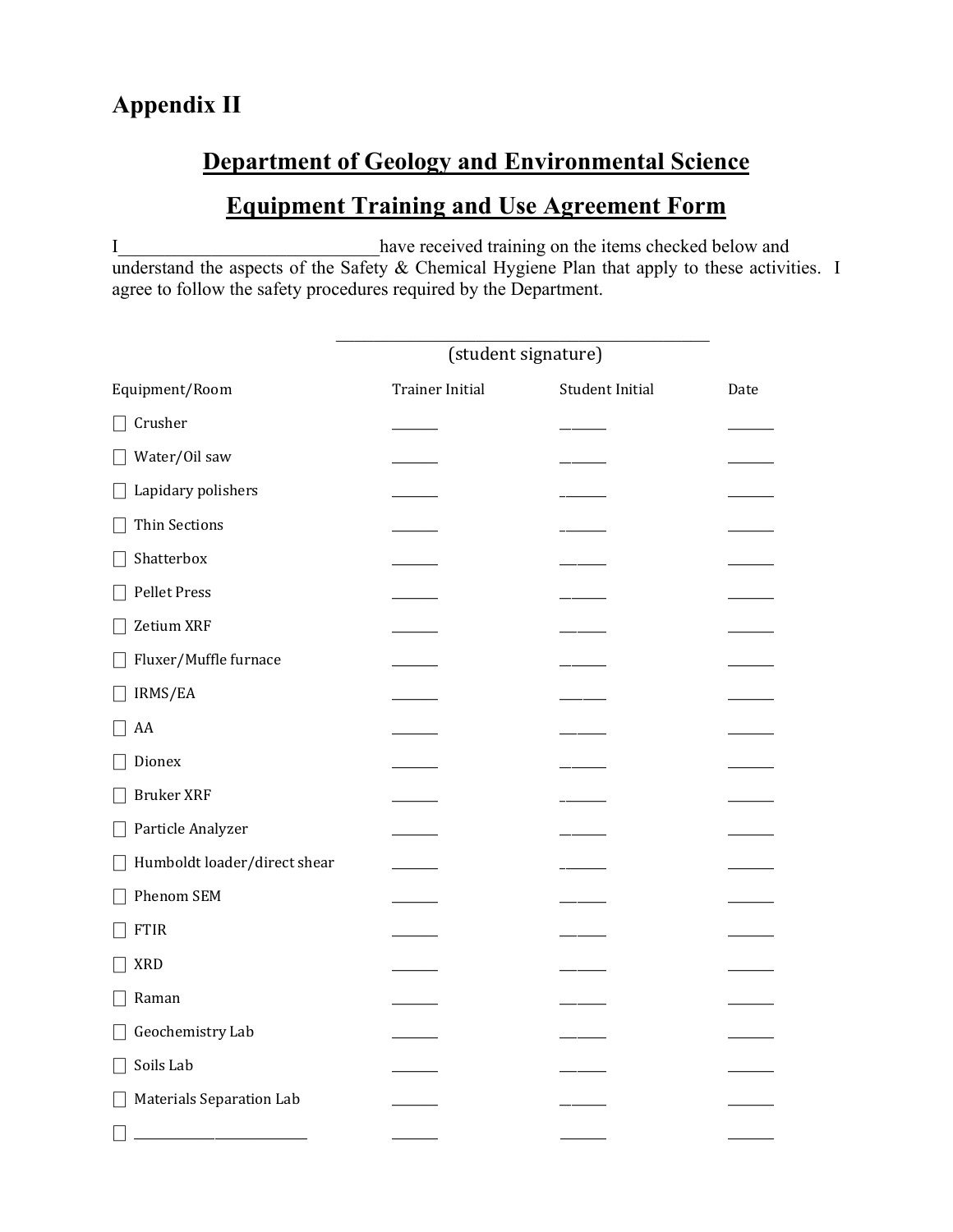# **Appendix III FIELD TRIP INFORMATION FORM James Madison University Department of Geology & Environmental Science**

Students should be aware that fieldwork activities have inherent hazards. JMU faculty and staff will seek to minimize these hazards by imposing appropriate safety precautions. However, to reduce the risk of accidents, students must abide by the following field trip provisions:

Obey all safety instructions given by the field trip leader. Students not conforming to these instructions may be dismissed from the trip.

Stay with the group or working teams except by clear arrangement with the field trip leader. Immediately alert the trip leader if someone becomes separated from the group or team.

Immediately report any accident, injury, or illness to the field trip leader.

Wear appropriate clothing, footwear, and personal protective equipment as advised by the field trip leader.

Prior to the trip, notify the field trip leader of any disability (i.e. injuries, phobias, etc.) or medical condition (i.e. heart condition, asthma, allergies, etc.) that may impact your ability to participate safely. Carry a sufficient supply of any necessary medication.

All participants must travel in University vehicles, and all passengers must wear seat belts.

After a trip, all participants must assist with clean up. This may include removing trash from vehicles, cleaning and storing equipment, and reporting any damage to vehicles or equipment.

I have received and understand the safety instructions provided by the field trip leader. I agree to abide by these safety instructions and the provisions listed above. I recognize that the course will involve moderate physical activity and other activities that pose a risk of personal injury. In the event of an emergency, please notify the contact listed below.

| Printed Name:             |                    |             | Cell Phone: |  |
|---------------------------|--------------------|-------------|-------------|--|
| Signature:                |                    |             | Date:       |  |
| <b>Emergency Contact:</b> | Relationship:      |             |             |  |
| Address:                  |                    | City:       | State:      |  |
| Home Phone:               | <b>Work Phone:</b> | Cell Phone: |             |  |
|                           |                    |             |             |  |
|                           |                    |             |             |  |